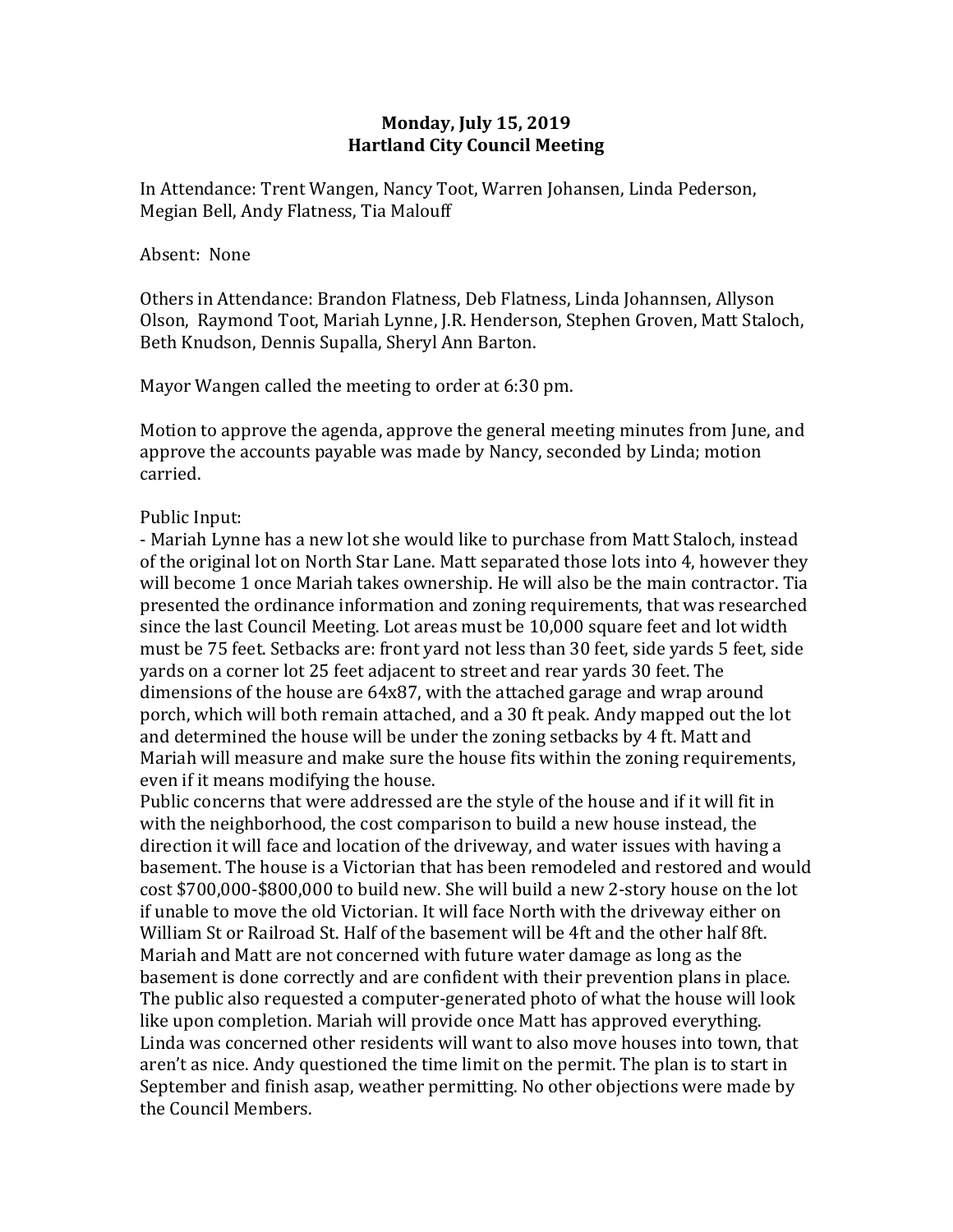Mariah's next steps are to close on the house and lots, obtain a permit and request a variance for a 25ft setback. Neighboring houses received a variance and have a 25ft setback.

- J.R. Henderson wanted to thank the Council for contacting the owner of the abandoned trailer that was illegally parked in the alley between Johnson St and Lincoln St. However, it took 5 weeks and 3 days to do so, which is too long. The Council agreed and recently learned the city can have a vehicle towed with a 10 day notice. Also, the city can take any action with proper notice to the resident due to the 4 ordinances contract with Albert Lea. J.R. questioned if No Parking signs can be posted. Andy will look into Loading Zone signs. J.R. also mentioned he has seen people urinating in that alley as well.

#### Fire Dept.:

- 2 medical calls were made

- Complaints were made about the city's siren not being heard in the outskirts and some areas in town and the County siren not going off during the tornado warnings. Sirens went off in Albert Lea but not Hartland. Deb Flatness reminded everyone of the agreement on quadrants for sirens. The City Clerk will search for the agreements. Getting a second siren in Hartland was questioned, but donations would be needed for cost.

### City Maintenance:

-Andy called Albert Lea regarding moving a house into town and they do not allow it. They recommended adding an ordinance that residents must build on site. - A plan has been made to put together the new playground. Chad, Matt Staloch, Trent Wangen and Andy Flatness will assemble, and a few volunteers will be needed for minor work. A start date has not been given yet.

- The chipped streets are due for repair which will cost \$50,000. This will get taken care of next year because of a full schedule. The whereabouts of the money needed was questioned. This topic was tabled until the next meeting.

- There is a property that is not useful with an old well house that needs to be demolished. Andy suggests selling to Richard Stadhiem, S&S Farms, otherwise the City will be charged to have the house taken down.

- A storm sewer needs to be rebuilt by John Owen's house. The bricks are crumbling. - Andy is needing a list of all property owners. The City Clerk will provide.

- Ginger Fonza has seen grass clippings in the street again. Megian suggested it could be the wind too, as she has seen neighbors sweeping their curbs. Another reminder will be put in the newsletter.

### City Clerk Updates:

-No other golf cart permits have been filed so first fees will be mailed out. Andy will provide a list of all golf cart owners, so we know who still needs a permit. Tia suggested a yearly auto-bill and residents are responsible for notifying the city of any changes. Trent appreciated the idea; however pet licenses would have to be included as well and may cause more issues than good. It will be 30 days between the first fee and second.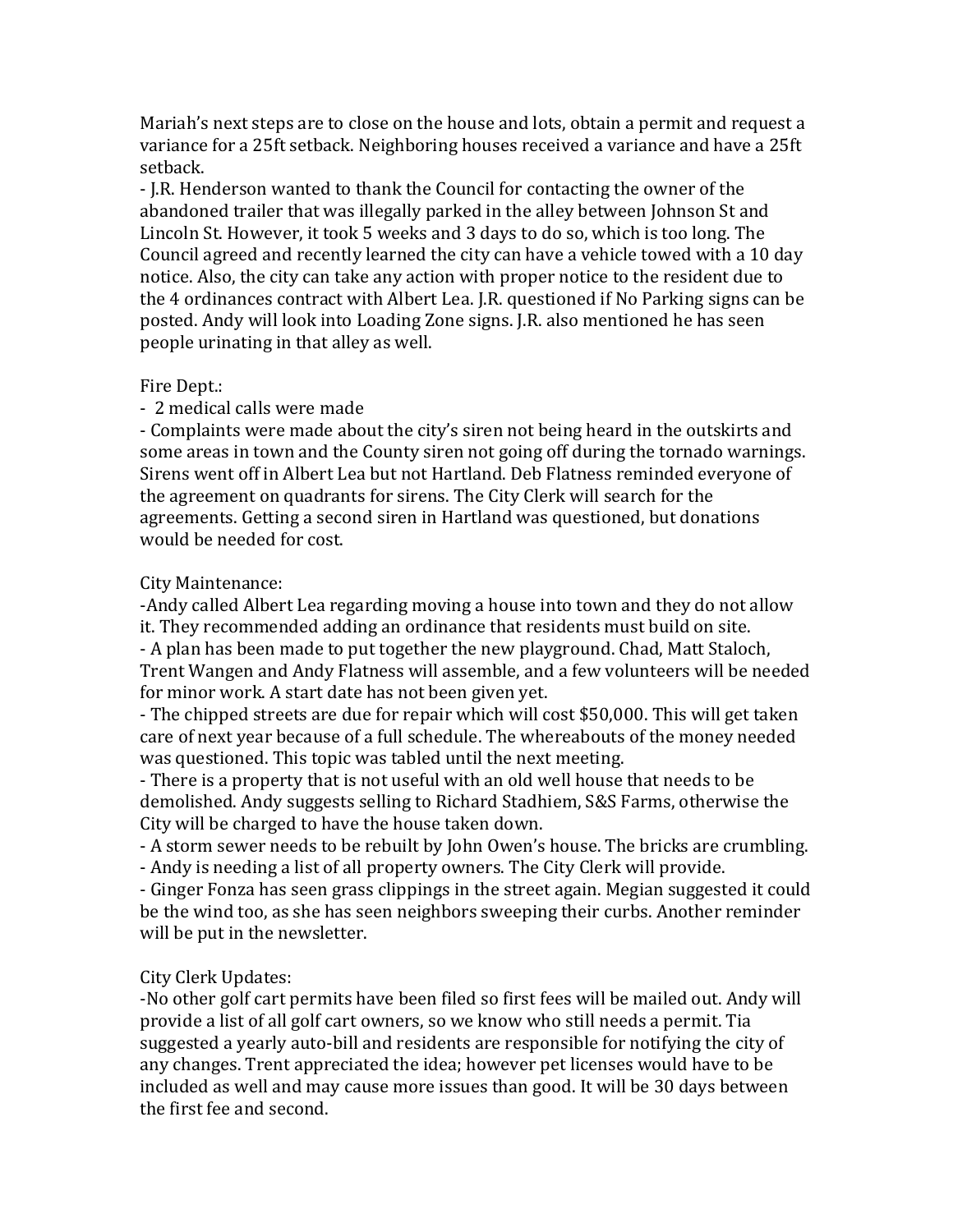- Gordy Jensen has not obtained a permit for his new deck since being notified on 6/4/19. A \$100 fine will be mailed.

-The American Red Cross would like Hartland to host a Blood Drive again this year. It will be in October; they will need the space from 11a.m. to 7p.m. and they will provide posters. Deb Flatness recommended the city follow New Richland's blood drive and provide food, such as sandwiches, to get more volunteers. All were in favor of hosting again and a notice will be put in the newsletter, along with one of their posters in the Post Office.

- The Hartland and Bath Fire Contract needs to be reviewed for renewal. Currently the formula is set at .00085 to .00100 mils an additional \$75 to \$100 per section. Allyson asked if the Council would like to change anything. Megian suggested the contract remain unchanged. Trent asked that the topic be tabled until next month so the Fire Chief can be present.

- Needing a Point of Sale for the Post Office building was brought up; however it is not a residential building, therefore not needed. A Point of Sale will be needed for the For-Sale house at 605 Barker St. A letter will be mailed by City Clerk.

- A permit was not requested for new shingles on the garage at the rental property on Barker St. The City Clerk will mail a letter.

- There is speculation someone is living in a house that needs to be condemned. Water has been shut off. Deb Flatness mentioned there's ways to get grant money for home improvements.

## Council Concerns:

-Nancy has received requests for a Clean Up Day. Other cities have stopped due to the day being misused and residents holding on to trash to avoid a trash payment. Hartland will not move forward on a Clean Up Day.

- Allyson brought the Street Sweeper Insurance contract to be reviewed and discussed. Andy thought it looked good. Megian agreed and the motion carried.

# Mayor Updates:

- Trent reminded Council Members they represent the town and to act accordingly and cordial, especially when out in public.

- Trent has taken a new job and resigning as Mayor so it does not interfere nor jeopardize his new job. He will hand in his resignation letter and not be present at the next Council Meeting. He spoke to the Minnesota League of Cities and he can either appoint someone or Council Members can vote to appoint someone. Trent has spoken to Kelly Routh about taking the position and Nancy will stand in as Mayor until someone is appointed.

# Miscellaneous:

-Dorothy Robran's water bill got lost in the mail and was sent back to the Post Office. The City Clerk will reach out to the resident for payment and verify mailing address. - Linda inquired if late water bills were being taken care of. Allyson and Tia sent notes, and a few have already responded. No responders will get their water shut off if no arrangements are made.